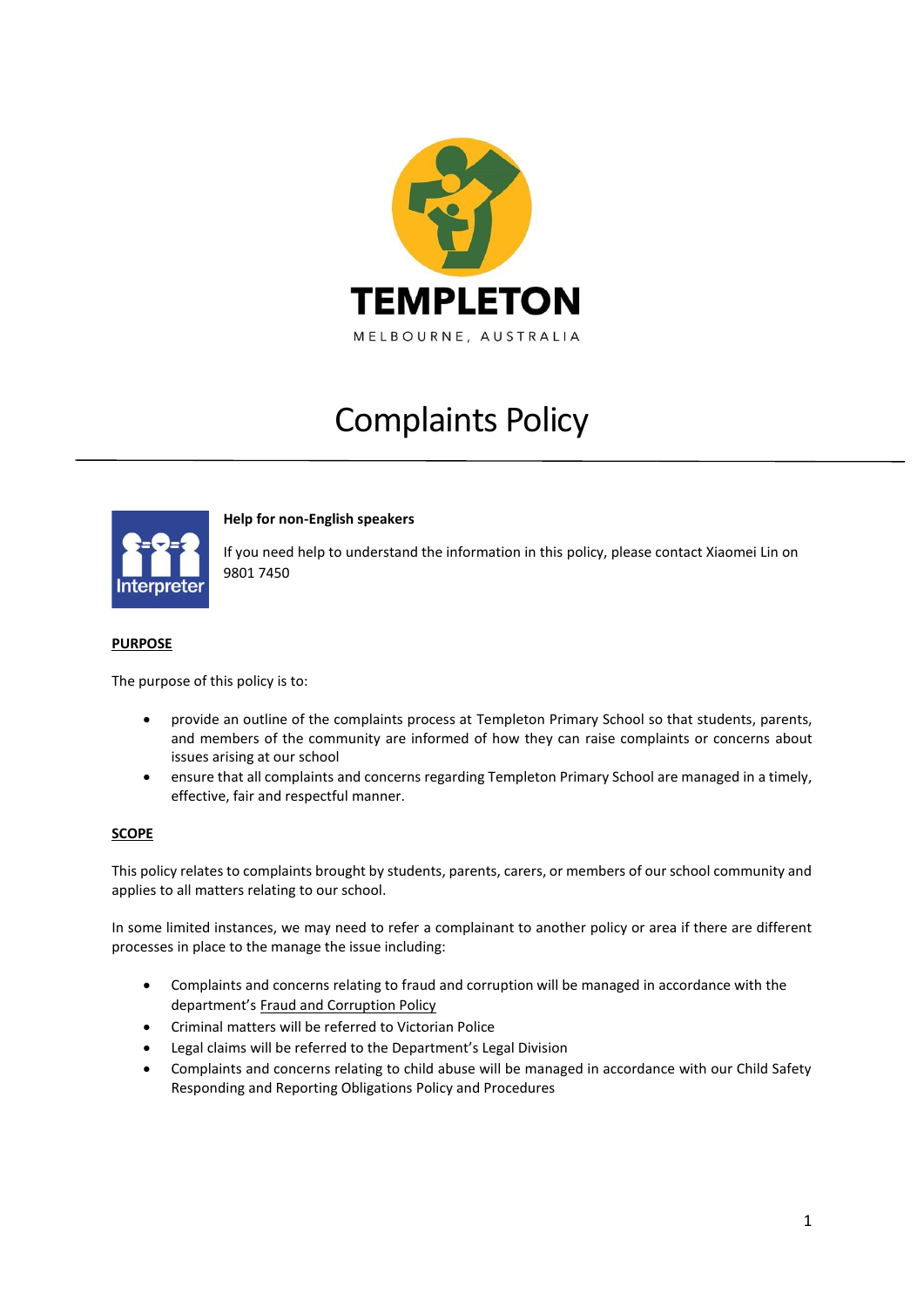# **POLICY**

Templeton Primary School welcomes feedback, both positive and negative, and is committed to continuous improvement. We value open communication with our families and are committed to understanding complaints and addressing them appropriately. We recognise that the complaints process provides an important opportunity for reflection and learning.

We value and encourage open and positive relationships with our school community. We understand that it is in the best interests of students for there to be a trusting relationship between families and our school.

When addressing a complaint, it is expected that all parties will:

- be considerate of each other's views and respect each other's role
- be focused on resolution of the complaint, with the interests of the student involved at the centre
- act in good faith and cooperation
- behave with respect and courtesy
- respect the privacy and confidentiality of those involved, as appropriate
- operate within and seek reasonable resolutions that comply with any applicable legislation and Department policy.
- recognise that schools and the Department may be subject to legal constraints on their ability to act or disclose information in some circumstances.

#### **Complaints and concerns process for students**

Templeton Primary School acknowledges that issues or concerns can cause stress or worry for students and impact their wellbeing and learning. Templeton Primary School encourages our students to raise issues or concerns as they arise so that we can work together to resolve them.

Students with a concern or complaint can raise them with a trusted adult at school. This person will take your concern or complaint seriously and will explain to you what steps we can take to try to resolve the issue and support you.

You can also ask your parent, carer or another trusted adult outside of the school, to talk to us about the issue instead. Information about our parent/carer complaints and concerns process is outlined further below. The parent/carer process also applies to students who are mature minors, refer to: [Mature Minors and Decision](https://www2.education.vic.gov.au/pal/mature-minors-and-decision-making/policy)  [Making.](https://www2.education.vic.gov.au/pal/mature-minors-and-decision-making/policy)

Other ways you can raise a concern or complaint with us include:

- talking to a member of the student representative council about your concern and any suggestions you have for resolving it
- participating in our Attitudes to School Survey (for Grades 4-6)

Further information and resources to support students to raise issues or concerns are available at:

- [Report Racism Hotline](https://www.vic.gov.au/report-racism-or-religious-discrimination-schools) (call 1800 722 476) this hotline enables students to report concerns relating to racism or religious discrimination
- [Reach Out](https://au.reachout.com/?gclid=CjwKCAiAgbiQBhAHEiwAuQ6BktaB5xneGFK3TnOql5c5eZ7af7dDm9ffLZa7N59FEtbtQzVIk8sGWhoC8N0QAvD_BwE)
- [Headspace](https://headspace.org.au/)
- [Kids Helpline](https://kidshelpline.com.au/?gclid=CjwKCAiAgbiQBhAHEiwAuQ6Bkro6UD2EBcRILznFnRhKjfi5I84jJlUa0fyiiYLQ4mHx5sXTStxH8BoCCEIQAvD_BwE) (call 1800 55 1800)
- [Victorian Aboriginal Education Association](https://www.vaeai.org.au/) (VAEAI)

#### **Complaints and concerns process for parents, carers and community members**

**Preparation for raising a concern or complaint**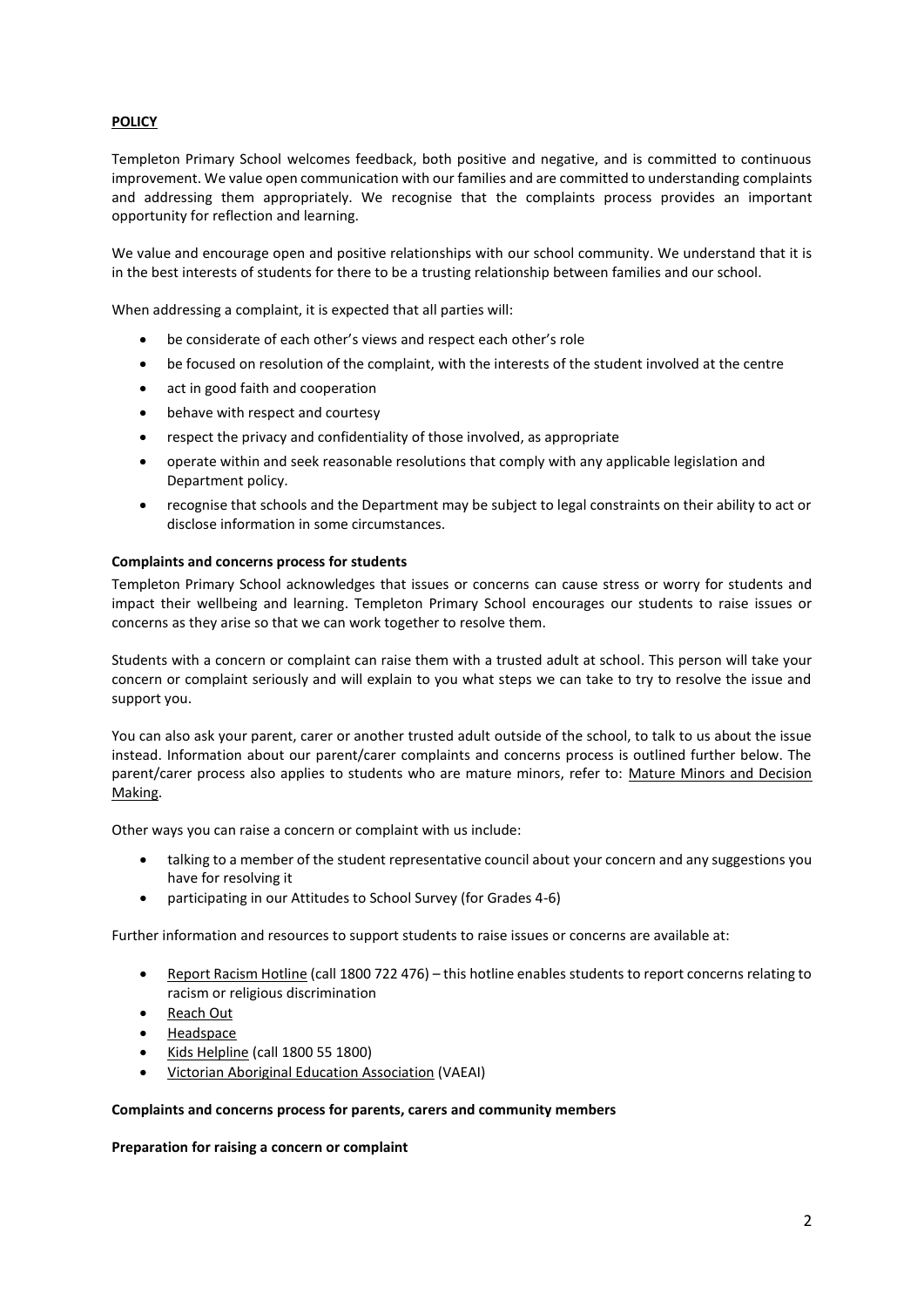Templeton Primary School encourages parents, carers or members of the community who may wish to submit a complaint to:

- carefully consider the issues you would like to discuss
- remember you may not have all the facts relating to the issues that you want to raise
- think about how the matter could be resolved
- be informed by checking the policies and guidelines set by the Department and Templeton Primary School

#### **Support person**

You are welcome to have a support person to assist you in raising a complaint or concern with our school. Please advise us if you wish to have a support person to assist you, and provide their name, contact details, and their relationship to you.

#### **Raising a concern**

Templeton Primary School is always happy to discuss with parents/carers and community members any concerns that they may have. Concerns in the first instance should be directed to the classroom teacher. Where possible, school staff will work with you to ensure that your concerns are appropriately addressed.

#### **Making a complaint**

Where concerns cannot be resolved in this way, parents or community members may wish to make a formal complaint to the Assistant Principal.

If you would like to make a formal complaint, in most cases, depending on the nature of the complaint raised, our school will first seek to understand the issues and will then convene a resolution meeting with the aim of resolving the complaint together. The following process will apply:

- **1. Complaint received:** Please either email, telephone or arrange a meeting through the front office with the [Assistant Principal or Principal], to outline your complaint so that we can fully understand what the issues are. We can discuss your complaint in a way that is convenient for you, whether in writing, in person or over the phone.
- **2. Information gathering:** Depending on the issues raised in the complaint, the Principal, Assistant Principal or nominee may need to gather further information to properly understand the situation. This process may also involve speaking to othersto obtain details about the situation or the concerns raised.
- **3. Response:** Where possible, a resolution meeting will be arranged with the [Assistant Principal/Principal] to discuss the complaint with the objective of reaching a resolution satisfactory to all parties. If after the resolution meeting we are unable to resolve the complaint together, we will work with you to produce a written summary of the complaint in the event you would like to take further action about it. In some circumstances, the Principal may determine that a resolution meeting would not appropriate. In this situation, a response to the complaint will be provided in writing.
- **4. Timelines:** Templeton Primary School will acknowledge receipt of your complaint as soon as possible and will seek to resolve complaints in a timely manner. Depending on the complexity of the complaint, Templeton Primary School may need some time to gather enough information to fully understand the circumstances of your complaint. We will endeavour to complete any necessary information gathering and hold a resolution meeting where appropriate within 10 working days of the complaint being raised. In situations where further time is required, Templeton Primary School will consult with you and discuss any interim solutions to the dispute that can be put in place.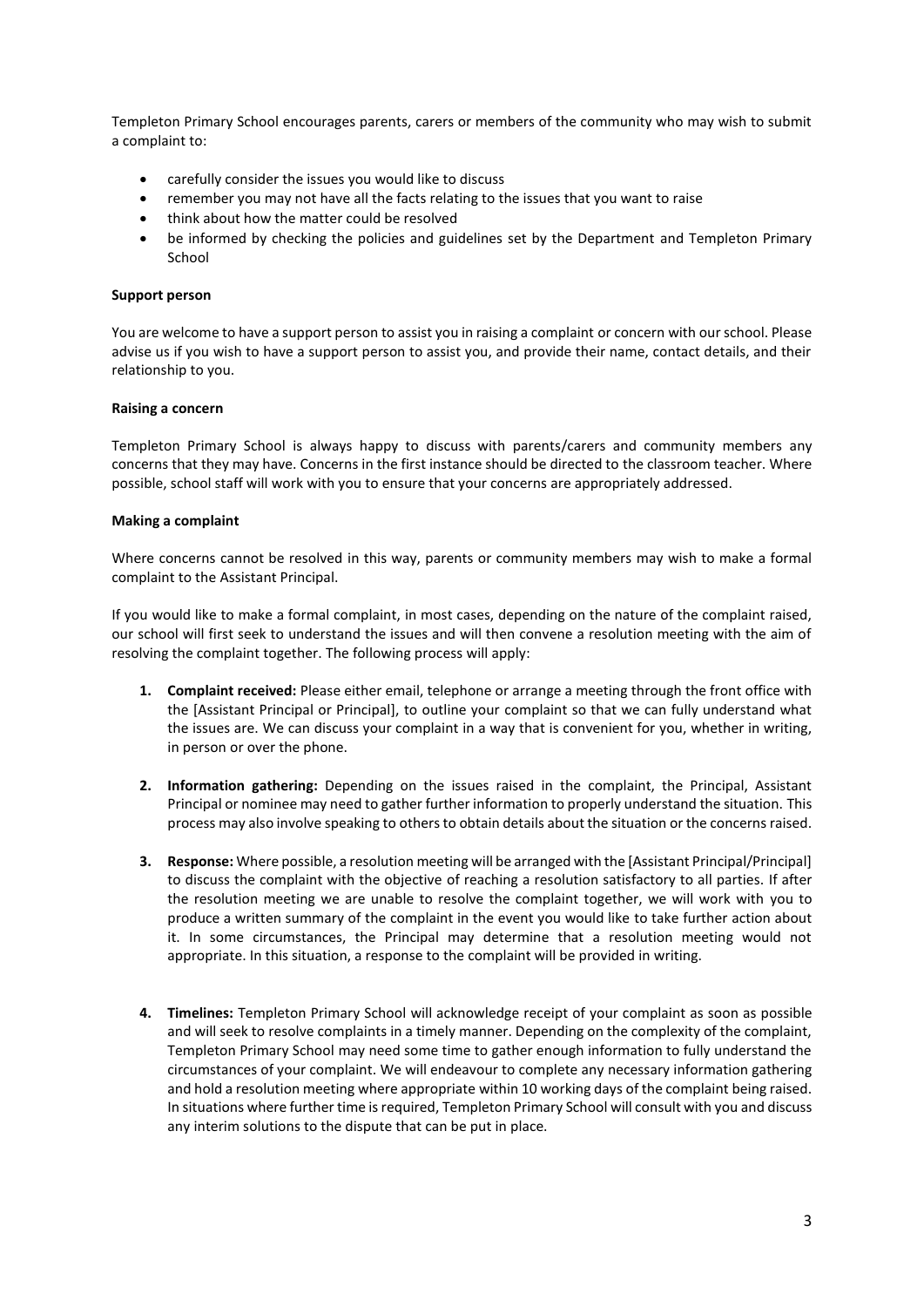Please note that unreasonable conduct (e.g. vexatious complaints) may need to be managed differently to the procedures in this policy.

### **Resolution**

Where appropriate, Templeton Primary School may seek to resolve a complaint by:

- an apology or expression of regret
- a change of decision
- a change of policy, procedure, or practice
- offering the opportunity for student counselling or other support
- other actions consistent with school values that are intended to support the student, parent and school relationship, engagement, and participation in the school community.

In some circumstances, Templeton Primary School may also ask you to attend a meeting with an independent third party or participate in a mediation with an accredited mediator to assist in the resolution of the dispute.

#### **Escalation**

If you are not satisfied that your complaint has been resolved by the school, or if your complaint is about the Principal and you do not want to raise it directly with them, then the complaint should be referred to the North Eastern Regional Office by contacting 1300 333 231.

Templeton Primary School may also refer a complaint to North Eastern Regional Office if we believe that we have done all we can to address the complaint.

For more information about the Department's parent complaints process, including the role of the Regional Office, please see: [Raise a complaint or concern about your school.](https://www.vic.gov.au/raise-complaint-or-concern-about-your-school#speaking-to-your-school)

#### **Record keeping and other requirements**

To meet Department and legal requirements, our school must keep written records of:

- Serious, substantial, or unusual complaints
- Complaints relating to the Child Information Sharing Scheme and Family Violence Information Sharing Scheme, to meet regulatory requirements - refer to Child and Family Violence Information Sharing Schemes for further information

Our school also follows Department policy to ensure that record-keeping, reporting, privacy and employment law obligations are met when responding to complaints or concerns.

#### **COMMUNICATION**

This policy will be communicated to our school community in the following ways:

- Available publicly on school website
- Included in staff induction processes
- Included in our staff handbook/manual
- Included in transition and enrolment packs
- Discussed at parent information nights/sessions
- Annual reference in school newsletter